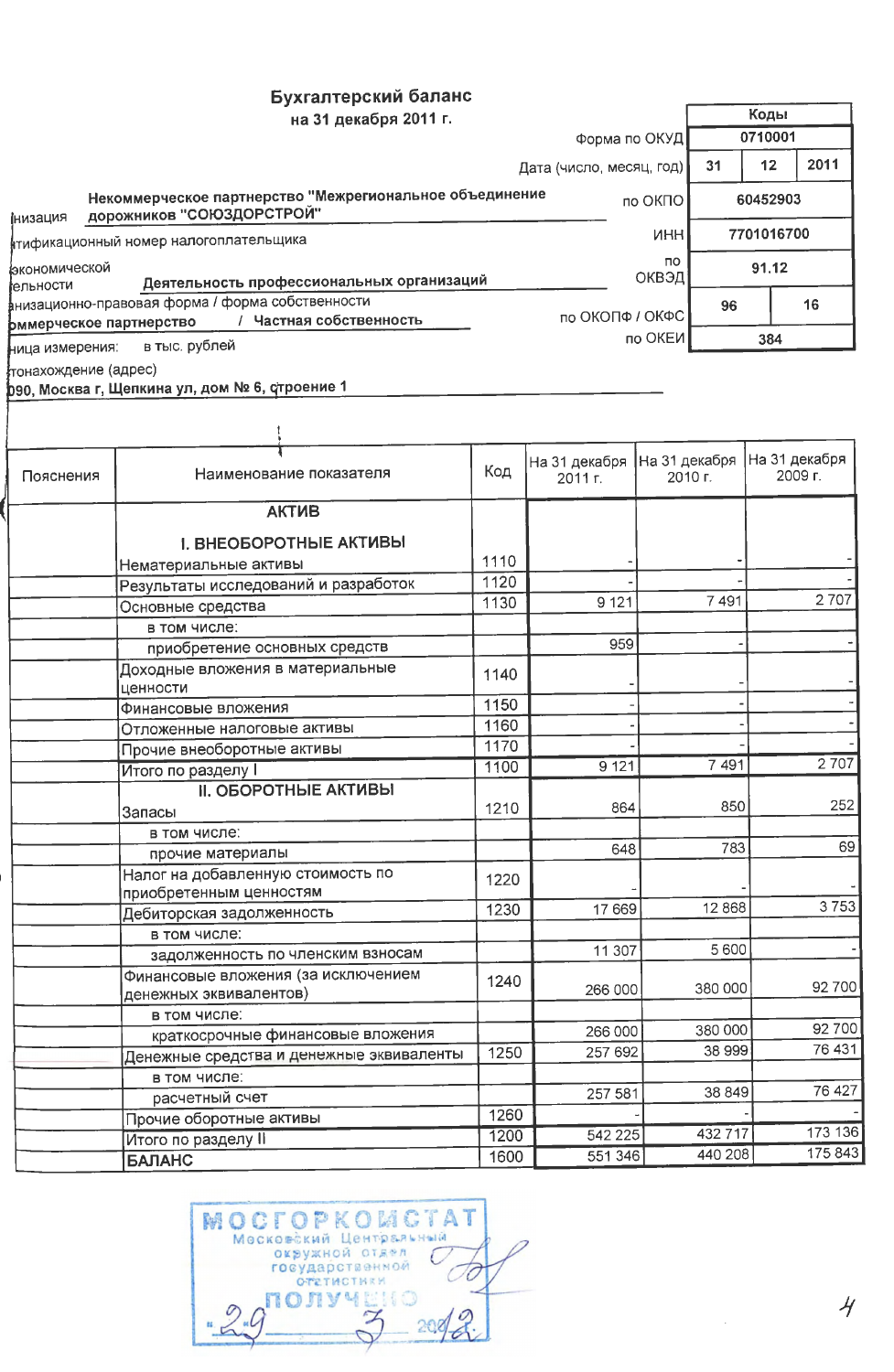| Пояснения | Наименование показателя                                                                                                                                             | Код  | На 31 декабря<br>2011 г. | На 31 декабря<br>2010 г. | На 31 декабря<br>2009 г. |
|-----------|---------------------------------------------------------------------------------------------------------------------------------------------------------------------|------|--------------------------|--------------------------|--------------------------|
|           | <b>ПАССИВ</b>                                                                                                                                                       |      |                          |                          |                          |
|           | <b>III. ЦЕЛЕВОЕ ФИНАНСИРОВАНИЕ</b><br>Паевой фонд                                                                                                                   | 1310 |                          |                          |                          |
|           | Добавочный капитал (фонд недвижимого и<br>особо ценного движимого имущества)                                                                                        | 1350 | 8 1 6 2                  | 7 4 9 1                  | 2707                     |
|           | в том числе:                                                                                                                                                        |      |                          |                          |                          |
|           | приобретены основные средства                                                                                                                                       |      | 8 1 6 2                  | 7491                     | 2707                     |
|           | Целевой капитал                                                                                                                                                     | 1360 |                          |                          |                          |
|           | Целевые средства                                                                                                                                                    | 1370 | 108 670                  | 108 214                  | 61 009                   |
|           | в том числе:<br>неиспользованные целевые средства,<br>предназначенные для обеспечения целей<br>некоммерческой организации                                           | 1371 | 103 918                  | 108 214                  | 61 009                   |
|           | чистая прибыль (убыток) от<br>предпринимательской деятельности<br>некоммерческой организации,<br>предназначенная на финансовое<br>обеспечение уставной деятельности | 1372 | 4752                     |                          |                          |
|           | Резервные и прочие целевые фонды                                                                                                                                    | 1380 | 427 412                  | 321 987                  | 93 600                   |
|           | в том числе:<br>компенсационный фонд СРО                                                                                                                            |      | 427 412                  | 321 987                  | 93 600                   |
|           | Итого по разделу III                                                                                                                                                | 1300 | 544 244                  | 437 692                  | 157 316                  |
|           | <b>IV. ДОЛГОСРОЧНЫЕ ОБЯЗАТЕЛЬСТВА</b>                                                                                                                               |      |                          |                          |                          |
|           | Заемные средства                                                                                                                                                    | 1410 |                          |                          |                          |
|           | Отложенные налоговые обязательства                                                                                                                                  | 1420 |                          |                          |                          |
|           | Оценочные обязательства                                                                                                                                             | 1430 |                          |                          |                          |
|           | Прочие обязательства                                                                                                                                                | 1450 |                          |                          |                          |
|           | Итого по разделу IV                                                                                                                                                 | 1400 |                          |                          |                          |
|           | <b>V. КРАТКОСРОЧНЫЕ ОБЯЗАТЕЛЬСТВА</b>                                                                                                                               | 1510 |                          |                          |                          |
|           | Заемные средства                                                                                                                                                    |      | 7 102                    | 2516                     | 18527                    |
|           | Кредиторская задолженность                                                                                                                                          | 1520 |                          |                          |                          |
|           | в том числе:                                                                                                                                                        |      |                          |                          | 18 450                   |
|           | прочие кредиторы                                                                                                                                                    |      | 2 0 0 4                  | 2 1 4 7                  |                          |
|           | Доходы будущих периодов                                                                                                                                             | 1530 |                          |                          |                          |
|           | Оценочные обязательства                                                                                                                                             | 1540 |                          |                          |                          |
|           | Прочие обязательства                                                                                                                                                | 1550 |                          |                          | 18 527                   |
|           | Итого по разделу V                                                                                                                                                  | 1500 | 7 102                    | 2516                     |                          |
|           | <b>БАЛАНС</b>                                                                                                                                                       | 1700 | 551 346                  | 440 208                  | 175 843                  |



Главный бухгалтер

9 Ермакова Елена Львовна<br><sub>(расшифровка подписи)</sub>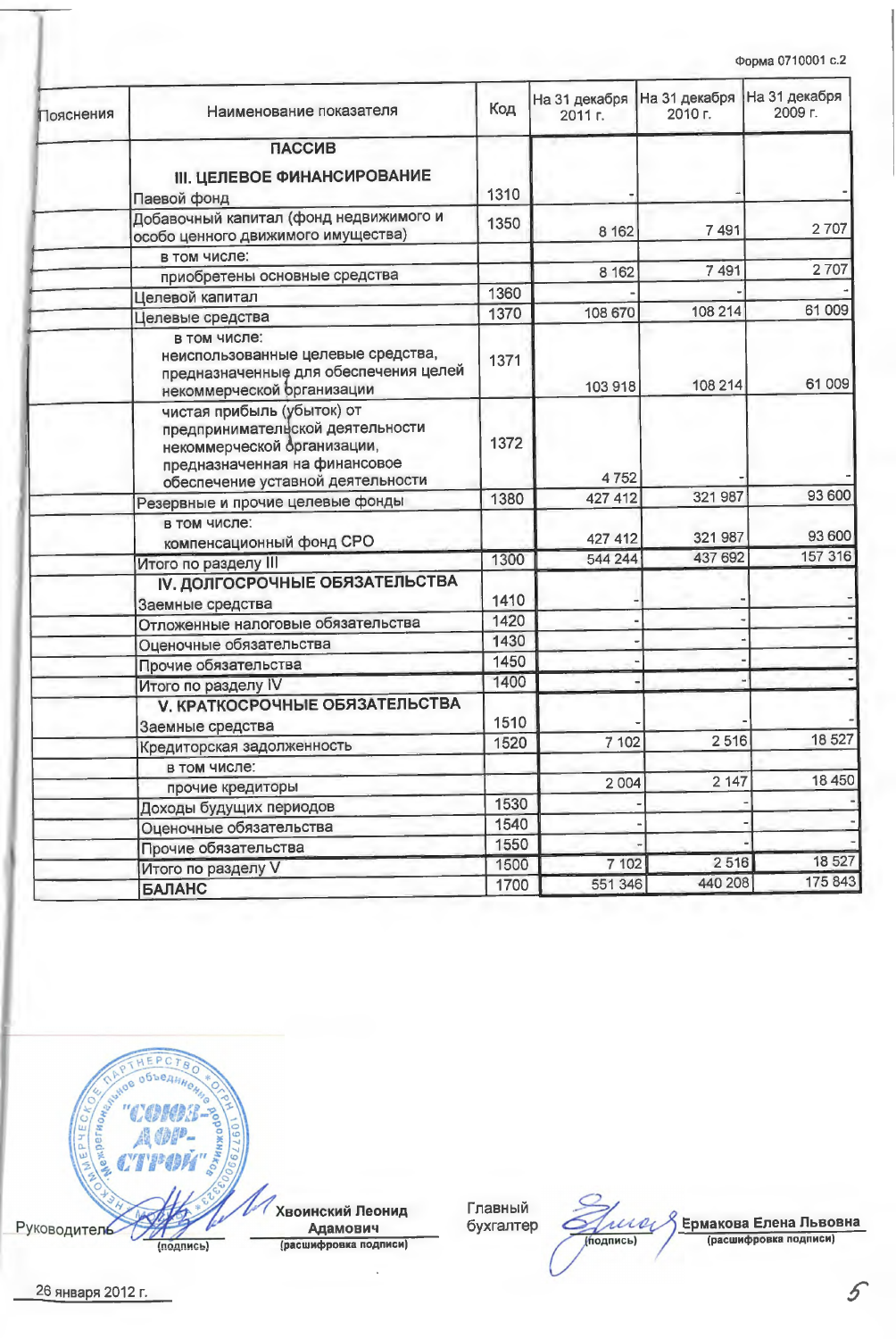## Отчет о прибылях и убытках

| за Январь - Декабрь 2011г.                                                                                                  |    | Коды       |      |
|-----------------------------------------------------------------------------------------------------------------------------|----|------------|------|
| Форма по ОКУД                                                                                                               |    | 0710002    |      |
| Дата (число, месяц, год)                                                                                                    | 31 | 12         | 2011 |
| Некоммерческое партнерство "Межрегиональное объединение<br>по ОКПО<br>дорожников "СОЮЗДОРСТРОЙ"<br><b>Внизация</b>          |    | 60452903   |      |
| <b>UHH</b><br>итификационный номер налогоплательщика                                                                        |    | 7701016700 |      |
| • экономической<br>ΠO.<br>ОКВЭД<br>Деятельность профессиональных организаций<br>Грельности                                  |    | 91.12      |      |
| Ганизационно-правовая форма / форма собственности<br>по ОКОПФ / ОКФС<br>/ Частная собственность<br>коммерческое партнерство | 96 | 16         |      |
| по ОКЕИ<br>ница измерения: в тыс. рублей                                                                                    |    | 384        |      |

| Пояснения | Наименование показателя                               | Код  | 2011г.   | За Январь - Декабрь   За Январь - Декабрь<br>2010г. |
|-----------|-------------------------------------------------------|------|----------|-----------------------------------------------------|
|           | Выручка                                               | 2110 |          |                                                     |
|           | Себестоимость продаж                                  | 2120 |          |                                                     |
|           | Валовая прибыль (убыток)                              | 2100 |          |                                                     |
|           | Коммерческие расходы                                  | 2210 |          |                                                     |
|           | Управленческие расходы                                | 2220 |          |                                                     |
|           | Прибыль (убыток) от продаж                            | 2200 |          |                                                     |
|           | Доходы от участия в других организациях               | 2310 |          |                                                     |
|           | Проценты к получению                                  | 2320 | 24 7 5 7 | 13 4 83                                             |
|           | Проценты к уплате                                     | 2330 |          |                                                     |
|           | Прочие доходы                                         | 2340 | 90       | 905                                                 |
|           | Прочие расходы                                        | 2350 |          | (905)                                               |
|           | Прибыль (убыток) до налогообложения                   | 2300 | 24 847   | 13 4 8 3                                            |
|           | Текущий налог на прибыль                              | 2410 | (5048)   | (2877)                                              |
|           | в т.ч. постоянные налоговые обязательства<br>(активы) | 2421 |          |                                                     |
|           | Изменение отложенных налоговых обязательств           | 2430 |          |                                                     |
|           | Изменение отложенных налоговых активов                | 2450 |          |                                                     |
|           | Прочее                                                | 2460 |          |                                                     |
|           | Чистая прибыль (убыток)                               | 2400 | 19799    | 10 606                                              |